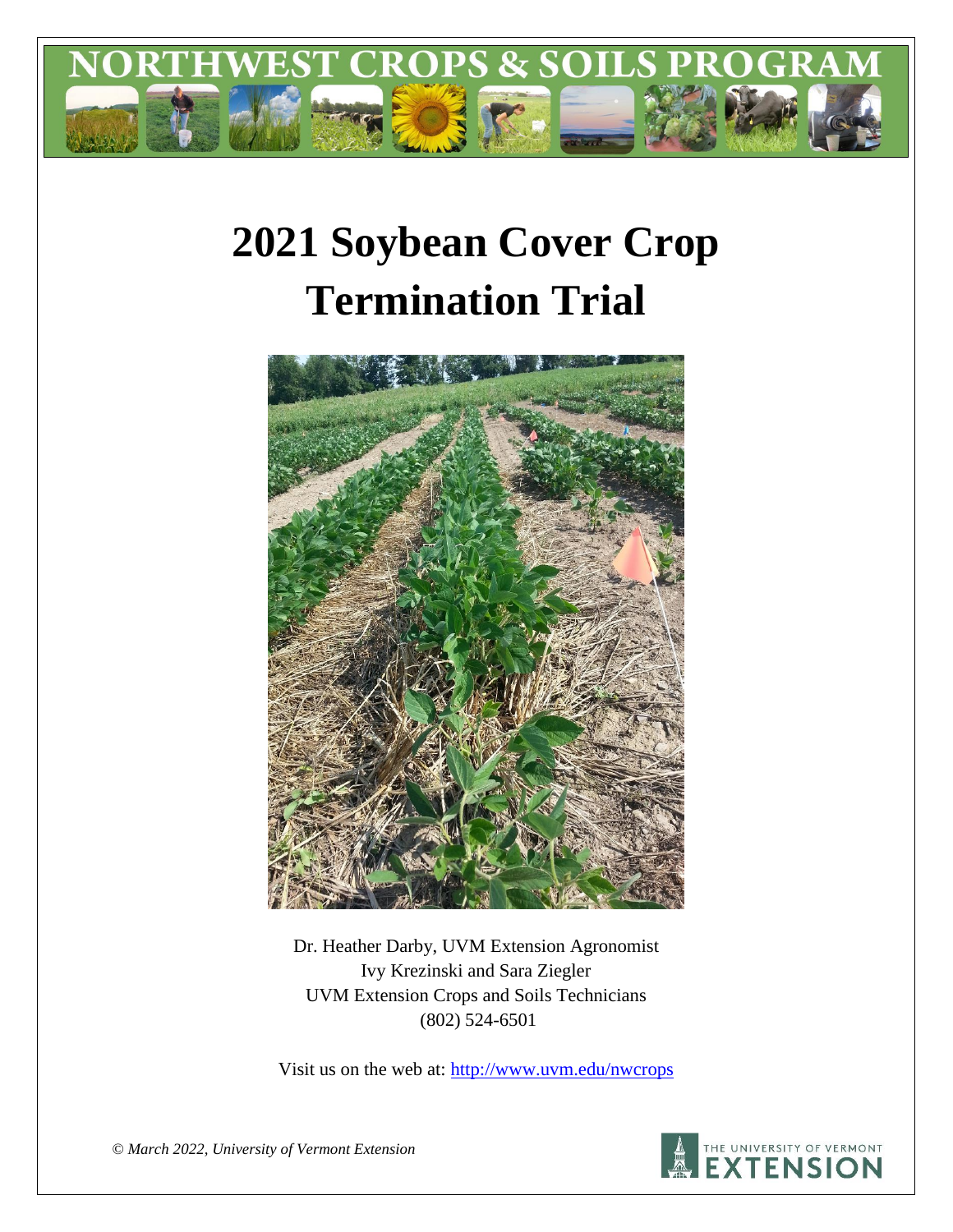### **2021 SOYBEAN COVER CROP TERMINATION TRIAL Dr. Heather Darby, University of Vermont Extension [heather.darby\[at\]uvm.edu](mailto:heather.darby@uvm.edu?subject=2012%20Short%20Season%20Corn%20Report)**

In 2021, the University of Vermont Extension Northwest Crops and Soils Program investigated the impact of a winter rye cover crop on a subsequent soybean crop's yield and quality at Borderview Research Farm in Alburgh, VT. Soybeans are grown for human consumption, animal feed, and biodiesel, and can be a useful rotational crop in corn silage and grass production systems. Cereal or winter rye is commonly planted in this region as a cover crop. As cover cropping expands throughout Vermont, it is important to understand the potential benefits, consequences, and risks associated with growing cover crops in various cropping systems. In an effort to support the local soybean market and to gain a better understanding of cover cropping in soybean production systems, the University of Vermont Extension Northwest Crop and Soils (NWCS) Program, as part of a grant from the Eastern Soybean Board, conducted a trial in 2021 to investigate the impacts of winter rye biomass and spring termination methods on the yield and quality of the subsequent soybean crop.

# **MATERIALS AND METHODS**

The trial was conducted at Borderview Research Farm, Alburgh, VT in 2020-2021. The experimental design was a complete randomized block design with split plots and four replications (Table 1). The main plots were three spring cover crop termination methods. See Table 2 below for a description of termination treatments. Subplots were four winter rye seeding rates, which included a Control (0 lbs. ac<sup>-1</sup>), 50, 100, and 150 lbs. ac-1 of Hazlet winter rye. The winter rye was planted on 6-Oct 2020. In the spring prior to cover crop termination, ground cover was measured in all three treatment blocks by processing photographs using the Canopeo© smartphone application on 12-May 2021. Cover crop biomass was measured just prior to termination on 12-May 2021 in the tillage and herbicide treatments and on 21-May 2021 in the plant green treatment. A  $0.25m<sup>2</sup>$  area in each plot was harvested using hand clippers and a quadrat. Samples were weighed prior to and after drying to determine dry matter content and calculate yield. The dried samples were then ground to a 2mm particle size using a Wiley sample mill and sent to Dairy One Forage Laboratories (Ithaca, NY) to be analyzed for carbon and nitrogen content. On 21-May 2021, the soybeans were planted using a 4-row John Deere 1750 four-row planter fitted with bean cups at a rate of 200,000 seeds ac<sup>-1</sup>. The variety SG 1077 (maturity group 1.0) soybean was obtained from Seedway, LLC (Hall, NY) for the trial.

| <b>Location</b>      | <b>Borderview Research Farm-Alburgh, VT</b> |
|----------------------|---------------------------------------------|
| Soil type            | Covington silty clay loam, 0-3% slopes      |
| Previous crop        | Corn silage                                 |
| Plot size (feet)     | $10 \times 20$                              |
| Row spacing (inches) | 30                                          |
| Replicates           | 4                                           |

**Table 1. Trial management details, Alburgh, VT, 2020-2021.**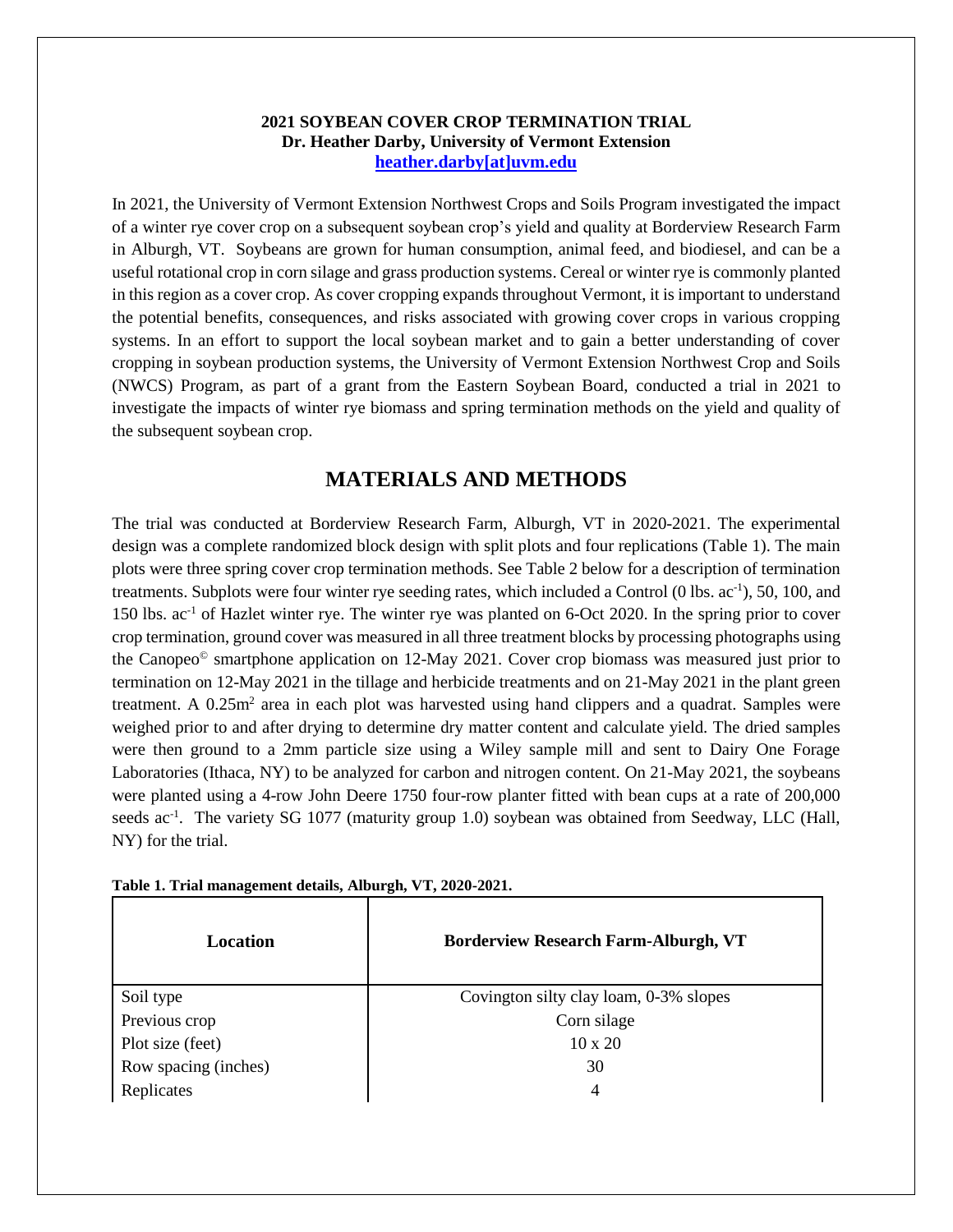| Cover crop planting date                   | $6-Oct$ 2020                                       |
|--------------------------------------------|----------------------------------------------------|
| Cover crop variety                         | Hazlet winter rye                                  |
| Cover crop seeding rates (lbs. $ac^{-1}$ ) | 0, 50, 100, 150                                    |
| Soybean variety                            | SG 1077 (maturity group 1.0, Roundup Ready®2Xtend) |
| Starter fertilizer                         | 10-20-20 (250 lbs. $ac^{-1}$ )                     |
| Soybean planting date                      | 21-May 2021                                        |
| Soybean seeding rate (seeds $ac^{-1}$ )    | 200,000                                            |
| Soybean harvest date                       | 27-Oct 2021                                        |

#### **Table 2. Cover crop termination treatments, Alburgh, VT, 2021.**

| <b>Treatment</b> | <b>Cover crop termination details</b>                                                                                                      |
|------------------|--------------------------------------------------------------------------------------------------------------------------------------------|
| Tillage          | Tilled under with moldboard plow and disc harrow one week prior to soybean<br>planting                                                     |
| Herbicide        | Sprayed with Roundup PowerMAX <sup>®</sup> at 1qt $ac^{-1}$ one week prior to soybean<br>planting                                          |
| Plant green      | Soybeans were planted into living cover crop and sprayed with Roundup<br>PowerMAX <sup>®</sup> at 1qt ac <sup>-1</sup> at time of planting |

To determine if the seeding rate of the fall planted cover crop had an impact on any soil properties, soil samples were collected on 12-May prior to cover crop termination and were submitted to the Cornell Soil Health Laboratory for the Comprehensive Assessment of Soil Health analysis (Ithaca, NY). Soils were also analyzed for soil nitrate-N (NO3) content at the UVM Agricultural and Environmental Testing Laboratory in Burlington, VT. Approximately 10 soil cores at a 12" depth within each plot were taken using a soil probe, then immediately dried and transported to the lab for analysis. To understand the nutrient release rates of the winter rye and how this was impacted by termination method and seeding rate, soil samples were collected at four key times: one week prior to soybean planting, at soybean planting, two weeks after planting, and one month after planting. Soil moisture and temperature was measured approximately every other week from 12-May 2021 through 26-Aug 2021 using a soil moisture meter and a digital soil thermometer. Mid-season soybean establishment was measured on 9-Jul 2021 by counting the number of plants in three 1ft sections per plot and calculating the total plants ac<sup>-1</sup>. On 27-Oct 2021, the soybeans were harvested using an Almaco SPC50 small plot combine. They were then weighed for plot yield and tested for harvest moisture and test weight using a DICKEY-John Mini-GAC Plus moisture/test weight meter.

Data were analyzed using the mixed model procedure in SAS (SAS Institute, 1999) with the Tukey-Kramer adjustment, which means that each main effect was analyzed with a pairwise comparison (i.e. 'planting green' statistically outperformed 'tillage termination', 'herbicide termination' statistically outperformed 'tillage termination', etc.). Replications were treated as a random effect and cover crop seed rate, and termination treatments were treated as fixed. Sample date for temperature, moisture, and nitrate-N was treated as repeated samples. Treatments were considered different at the 0.10 level of significance. Variations in yield and quality can occur because of variations in genetics, soil, weather, and other growing conditions. Statistical analysis makes it possible to determine whether a difference among treatments is real or whether it might have occurred due to other variations in the field.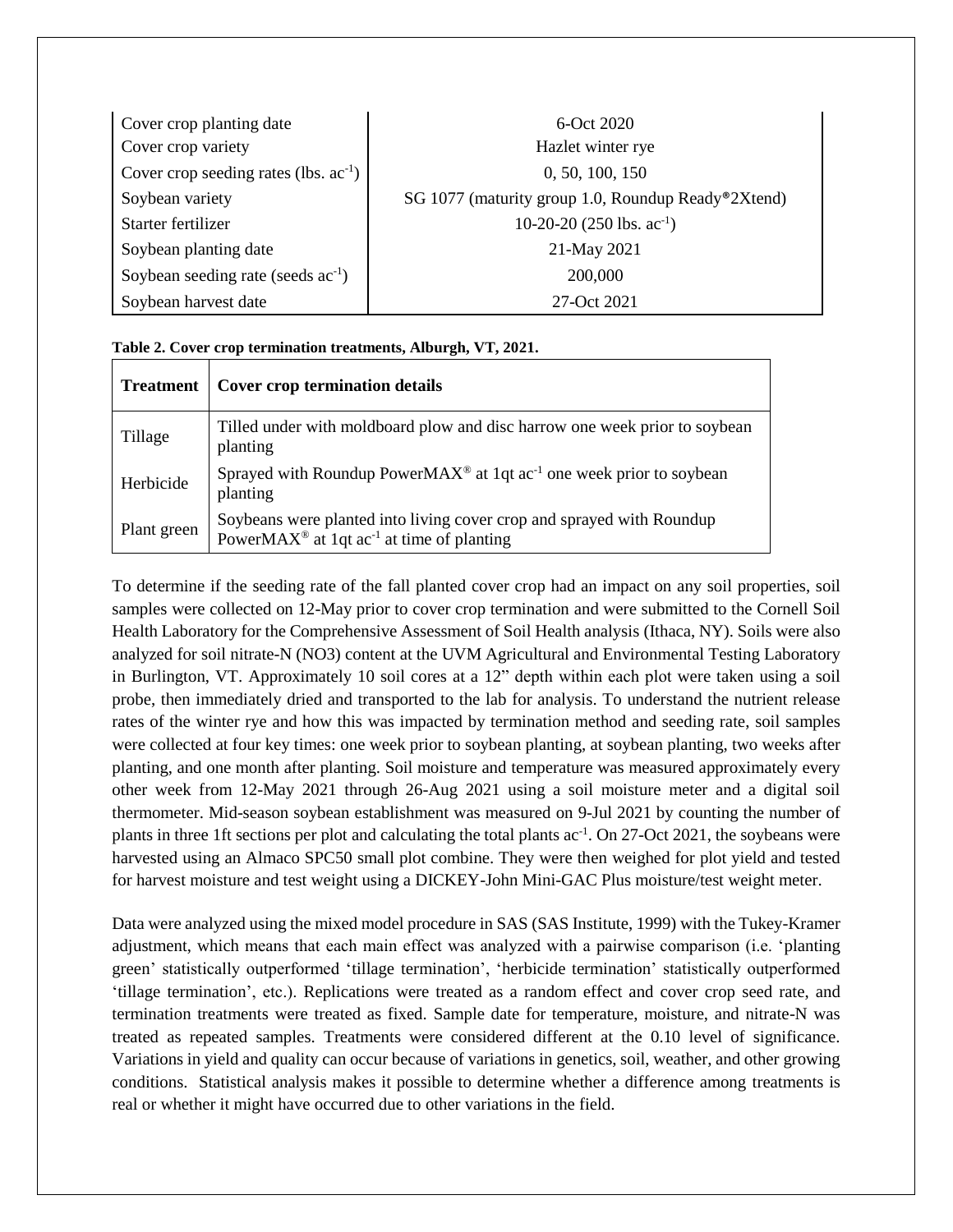## **RESULTS**

Weather data were recorded throughout the season with a Davis Instrument Vantage Pro2 weather station, equipped with a WeatherLink data logger at Borderview Research Farm in Alburgh, VT (Table 3). Precipitation was much lower this season than normal. From May-Oct, there was a total of 19.25 inches of rain, nearly 4 inches below the 30-year average for that same time frame. Precipitation did increase by the end of the season, but the increased rainfall in October posed a challenge to timely soybean harvest. Warm temperatures in June were followed by unseasonably cool temperatures in July. The warm temperature persisted through October, which was over 4 degrees warmer than normal. These temperatures contributed to a total of 2830 accumulated Growing Degree Days (GDDs), which is 143 above average the 30-year average.

| <u>。</u><br>Alburgh, VT           | <b>May</b> | Jun     | Jul     | Aug     | <b>Sep</b> | Oct  |
|-----------------------------------|------------|---------|---------|---------|------------|------|
| Average temperature $(^{\circ}F)$ | 58.4       | 70.3    | 68.1    | 74.0    | 62.8       | 54.4 |
| Departure from normal             | $-0.03$    | 2.81    | $-4.31$ | 3.25    | 0.14       | 4.07 |
|                                   |            |         |         |         |            |      |
| Precipitation (inches)            | 0.66       | 3.06    | 2.92    | 2.29    | 4.09       | 6.23 |
| Departure from normal             | $-3.10$    | $-1.20$ | $-1.14$ | $-1.25$ | 0.42       | 2.40 |
|                                   |            |         |         |         |            |      |
| Growing Degree Days (base 50°F)   | 334        | 597     | 561     | 727     | 394        | 217  |
| Departure from normal             | 33         | 73      | $-134$  | 85      | 7          | 79   |

| Table 3. Weather data for Alburgh, VT, 2021. |
|----------------------------------------------|
|----------------------------------------------|

Based on weather data from a Davis Instruments Vantage Pro2 with WeatherLink data logger. Historical averages are for 30 years of NOAA data (1991-2020) from Burlington, VT.

#### *Interactions*

There were significant interactions between main effects. There was a cover crop termination method by sample date interaction for soil nitrate-N ( $p<0.0001$ ). Before the cover crop was terminated, the soil nitrate-N levels were similar in the three treatment blocks (Figure 1). Plots where the winter rye was tilled and incorporated had higher soil nitrate-N levels overall, likely because the rye decomposed quickly and released nitrogen back into the soil without getting tied up in the cover crop residue. The plant green plots were terminated a week after the tillage and herbicide treatments, and that resulted in a much slower release of nitrogen. However, by the end of June (roughly 1 month after soybean planting), the plant green block had higher levels of soil nitrate-N than the herbicide treatment. The earlier termination of the winter rye in the herbicide plots may have resulted in more available nitrogen initially, but the slow release of nitrogen from winter rye in the plant green treatment may provide additional nitrogen to the soybeans later in the season. Sampling did not continue into July so it is unknown if there would have been a similar drop in soil nitrate-N in the tillage or plant green blocks later in the season.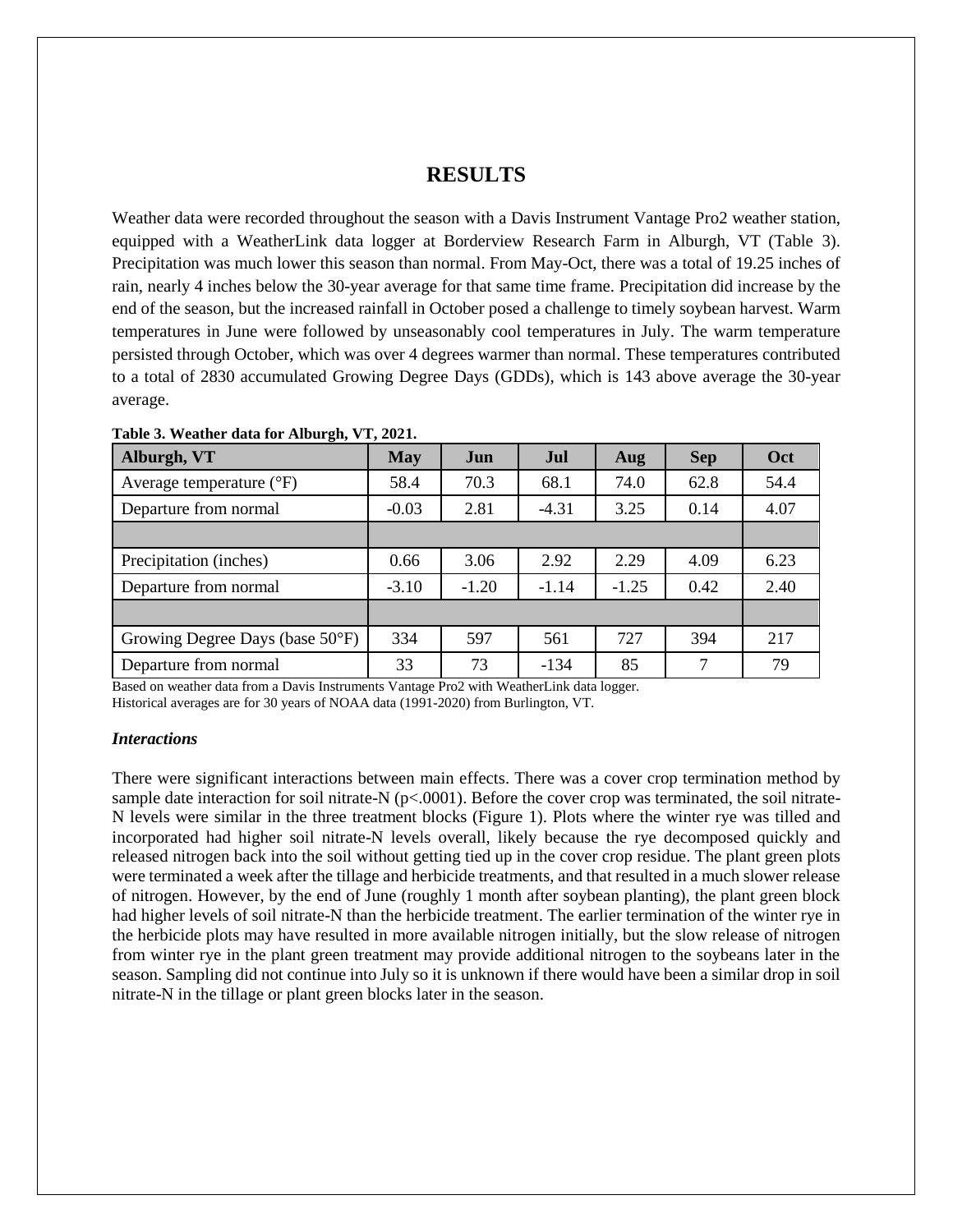

**Figure 1. Cover crop termination x sample date interaction for soil nitrate-N.**

## *Impact of Seeding Rate*

To see if the winter rye seeding rate had an impact on the soil characteristics, soil health samples were taken before the cover crops were terminated. There were very few differences in soil characteristics between the seeding rates (Table 4). Soil respiration was the only metric in which there was a statistical difference between the control and one of the treatments  $(50 \text{ lbs.} \text{ ac}^{-1})$ ; the 100 and 150 lbs.  $\text{ac}^{-1}$  treatments were not significantly different from the control. This difference may be the result of past management practices on the field.

| Seeding rate            | Organic<br>matter | Active<br>carbon | Total<br>carbon | Total<br>nitrogen | Aggregate<br>stability | Available<br>water<br>capacity | Soil<br>proteins | Soil<br>respiration          | pH        | Overall<br>score |
|-------------------------|-------------------|------------------|-----------------|-------------------|------------------------|--------------------------------|------------------|------------------------------|-----------|------------------|
| (lbs. $ac^{-1}$ )       | %                 | ppm              | $\%$            | $\%$              | %                      | g/g                            | N<br>mg/soil g   | CO <sub>2</sub><br>mg/soil g |           |                  |
| Control                 | 6.20              | 940              | 3.94            | 0.343             | 34.3                   | 0.253                          | 12.3             | $0.835^{b}$ †                | 7.17      | 83.0             |
| 50                      | 6.00              | 937              | 3.94            | 0.338             | 41.2                   | 0.257                          | 12.6             | $0.930$ <sup>a</sup>         | 7.32      | 85.3             |
| 100                     | 6.12              | 947              | 3.94            | 0.337             | 39.0                   | 0.262                          | 12.2             | $0.868^{ab}$                 | 7.34      | 85.3             |
| 150                     | 6.20              | 963              | 3.87            | 0.330             | 42.4                   | 0.259                          | 13.0             | $0.927^{ab}$                 | 7.25      | 84.9             |
| LSD $(0.10)^{\ddagger}$ | NS <sup>§</sup>   | <b>NS</b>        | <b>NS</b>       | NS                | <b>NS</b>              | <b>NS</b>                      | <b>NS</b>        | 0.0942                       | <b>NS</b> | <b>NS</b>        |
| <b>Trial Mean</b>       | 6.13              | 947              | 3.92            | 0.337             | 39.2                   | 0.258                          | 12.5             | 0.890                        | 7.27      | 84.6             |

| Table 4. Spring soil health by winter rye seeding rate for Alburgh, VT, 2021. |  |  |
|-------------------------------------------------------------------------------|--|--|
|                                                                               |  |  |

†Within a column, treatments marked with the same letter were statistically similar (p=0.10).

‡LSD; Least significant difference at the p=0.10.

§NS; No significant difference between treatments.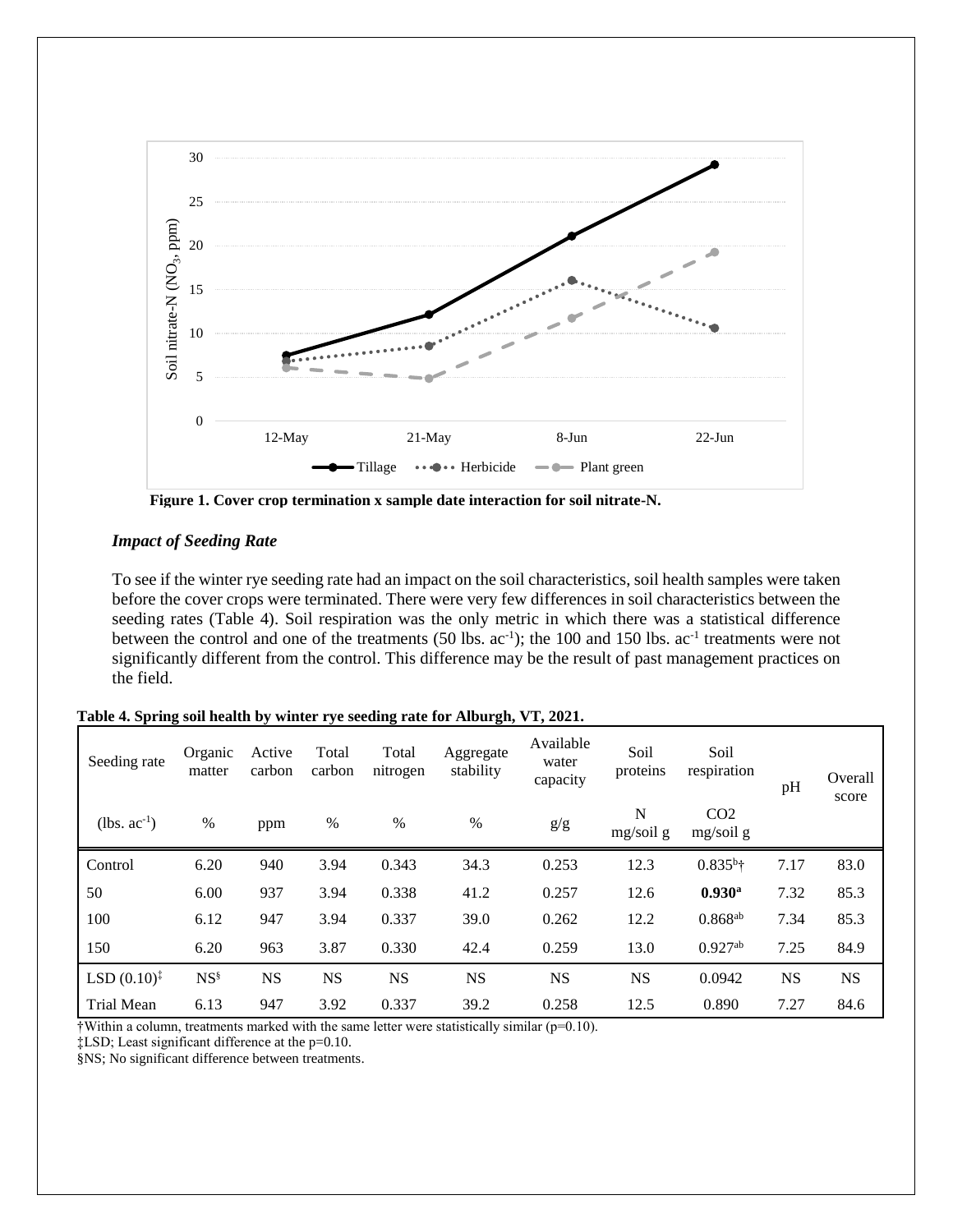Spring soil coverage differed by winter rye seeding rate (Table 5). The 50, 100, and 150 lbs. ac<sup>-1</sup> treatments all had greater soil cover than the control. The 100 and 150 lbs. ac<sup>-1</sup> treatments were not statistically different. Spring biomass was not measured in the control plots and there was no statistical difference in cover crop yield between the three seeding rates; the trial average was 1.88 tons ac<sup>-1</sup>. Soybean population and harvest moisture were not different between treatments. The 50 lbs. ac<sup>-1</sup> treatment resulted in statistically lower soybean yields  $(2493 \text{ lb. ac}^{-1}; 41.6 \text{ bu. ac}^{-1})$  than the other seeding rates and the control. The control had the greatest soybean yield (2910 lb.  $ac^{-1}$ ; 48.5 bu.  $ac^{-1}$ ), but was not statistically different from the 100 and 150 lbs.  $ac^{-1}$  treatments. The 50 lbs.  $ac^{-1}$  treatment had the highest test weight, 53.0 lbs. bu<sup>-1</sup>, but all samples were below the industry standard of 60 lbs.  $bu^{-1}$ .

|                                                   | Prior to cover crop<br>termination |                        | Soybean harvest       |                     |                          |                     |                         |
|---------------------------------------------------|------------------------------------|------------------------|-----------------------|---------------------|--------------------------|---------------------|-------------------------|
| Seeding rate                                      | Spring soil<br>coverage            | Cover crop<br>DM yield | Soybean<br>population | Harvest<br>moisture | Yield at 13%<br>moisture |                     | Test<br>weight          |
| Lbs. $ac^{-1}$                                    | %                                  | tons $ac^{-1}$         | plants $ac^{-1}$      | $\%$                | $lbs. ac-1$              | bu. $ac^{-1}$       | $lbs.$ bu <sup>-1</sup> |
| Control                                           | $0.52^{\circ}$ †                   | --                     | 166012                | 23.5                | $2910^a$                 | $48.5^{\circ}$      | $52.6^{\rm b}$          |
| 50                                                | $67.8^{b}$                         | 1.79                   | 135036                | 23.4                | $2493^{b}$               | $41.6^{b}$          | $53.0^{\circ}$          |
| 100                                               | 86.3 <sup>a</sup>                  | 1.86                   | 146168                | 23.4                | 2895 <sup>a</sup>        | $48.2^{\mathrm{a}}$ | 52.9ab                  |
| 150                                               | 88.8 <sup>a</sup>                  | 1.99                   | 158268                | 23.2                | $2882^a$                 | 48.0 <sup>a</sup>   | 52.9ab                  |
| LSD $(p = 0.10)$ <sup><math>\ddagger</math></sup> | 13.1                               | NS <sub>§</sub>        | <b>NS</b>             | <b>NS</b>           | 385                      | 64.2                | 0.342                   |
| Trial mean                                        | 60.9                               | 1.88                   | 151371                | 23.4                | 2795                     | 46.6                | 52.9                    |

|  |  | Table 5. Cover crop and soybean harvest characteristics by seeding rate, Alburgh, VT, 2021. |  |  |
|--|--|---------------------------------------------------------------------------------------------|--|--|
|  |  |                                                                                             |  |  |

 $\dagger$ Within a column, treatments marked with the same letter were statistically similar ( $p=0.10$ ).

‡LSD; Least significant difference at the p=0.10.

§NS; No significant difference between treatments.

Soil nitrate-N (NO<sub>3</sub>) was significantly impacted by the interseeded winter rye (Table 6). The average level of soil nitrate-N in the control plots (16.9 ppm) was statistically greater than the other seeding rates, which were not statistically different from one another. This indicates that the winter rye scavenged nitrogen in the soil, making it less available to the subsequent soybean crop. However, soybean yield loss was only observed in one of the treatments (50 lbs. ac<sup>-1</sup>), even with less available nitrogen. Soil temperature was impacted by seeding rate. The control had statistically warmer soil temperatures on average (66.9° F) than the 100 and 150 lbs.  $ac^{-1}$  treatments, but not the 50 lbs.  $ac^{-1}$  treatment. The 150 lbs.  $ac^{-1}$  seeding rate had the lowest average soil temperature (66.4° F). The higher seeding rate produced ground coverage which resulted in cooler soil temperatures compared to a control with bare soil. However, there was no significant impact on soil moisture, and the trial average was 15.5%.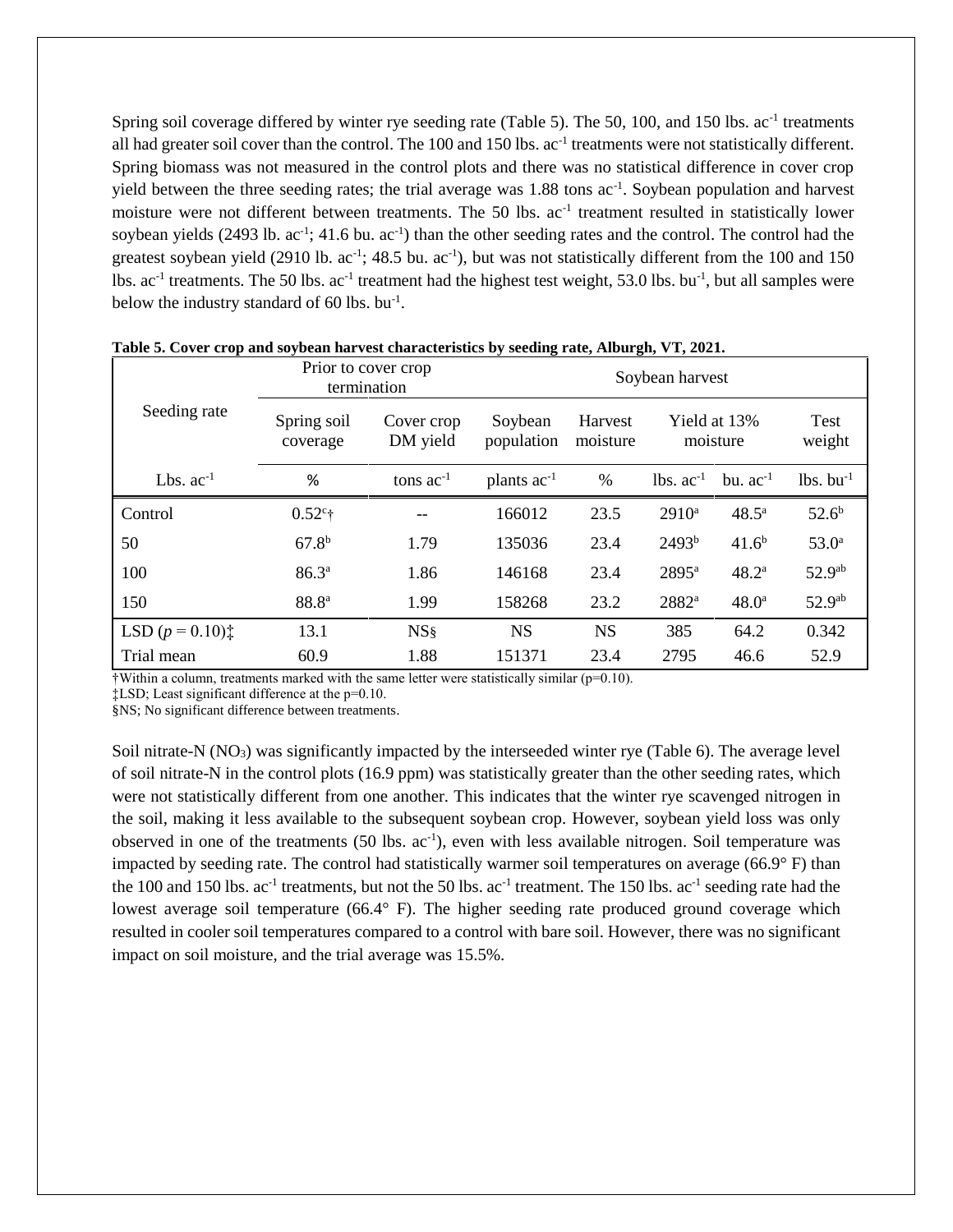| Seeding rate          | Soil nitrate- $N(NO_3)$ | Soil temperature  | Soil moisture   |
|-----------------------|-------------------------|-------------------|-----------------|
| $lbs. ac^{-1}$        | ppm                     | $\rm ^{\circ}F$   | $\frac{0}{0}$   |
| Control               | $16.9^{\circ}$ †        | 66.9 <sup>a</sup> | 16.0            |
| 50                    | 11.2 <sup>b</sup>       | $66.8^{ab}$       | 15.7            |
| 100                   | $11.6^{b}$              | $66.5^{bc}$       | 15.3            |
| 150                   | 11.7 <sup>b</sup>       | 66.4c             | 15.1            |
| Level of significance | $***\chi$               | $**$              | NS <sub>§</sub> |
| Trial mean            | 12.8                    | 66.6              | 15.5            |

**Table 6. Soil nitrate-N (NO3), temperature and moisture by seeding rate, Alburgh, VT, 2021.**

†Within a column, treatments marked with the same letter performed statistically similar.

¥Treatments were significantly different at the following p values  $*0.1 < p > 0.05$ ;  $** 0.05 < p > 0.01$ ;  $*** p < 0.01$ . §NS; No significant difference between treatments.

#### *Impact of Termination Method*

There was a statistical difference in spring soil coverage between the termination treatments prior to treatment implementation (Table 7). The ground cover was significantly lower in the tillage block (50.6%) and there was no statistical difference between the herbicide (65.2%) and the plant green (66.7%) blocks. There was poor fall emergence of the winter rye in some of the plots of the tillage block that likely resulted in less spring soil coverage. There was a significant impact of termination method on the spring cover crop biomass. The plant green block was terminated a week later and produced statistically more biomass (2.82 tons ac-1 ) than the other two treatments. There was no statistical difference in cover crop yield between the tillage  $(1.46 \text{ tons } ac^{-1})$  and herbicide  $(1.36 \text{ tons } ac^{-1})$ , which were terminated on the same date. The tillage block had less spring ground cover, but that did not lower biomass production compared to the herbicide treatment. Adequate soybean populations were achieved in all treatment blocks and there was no statistical difference in the total plants ac<sup>-1</sup> at harvest. Soybean harvest moisture did not differ between treatments. The trial average was 23.4% and therefore, all samples required additional drying for safe storage. The herbicide treatment had statistically lower test weight than the other two treatments, but all were below the industry standard of 60 lbs. bu<sup>-1</sup>. Soybean yields were highest in the tillage (3060 lbs. ac<sup>-1</sup>; 51.0 bu. ac<sup>-1</sup>) and herbicide (3030 lbs.  $ac^{-1}$ ; 50.5 bu.  $ac^{-1}$ ) treatments. The plant green treatment (2296 lbs.  $ac^{-1}$ ; 38.3 bu. ac<sup>-1</sup>) had a statistically lower yield, about 1.3 times less than the other termination treatments. These results suggest that the plant green treatment had greater biomass because the cover crop was terminated about a week later, and that extra biomass may have resulted in soybean yield loss (Figure 2). This indicates that the timing of cover crop termination in the spring can impact soybean yields due to an increase in cover crop biomass production.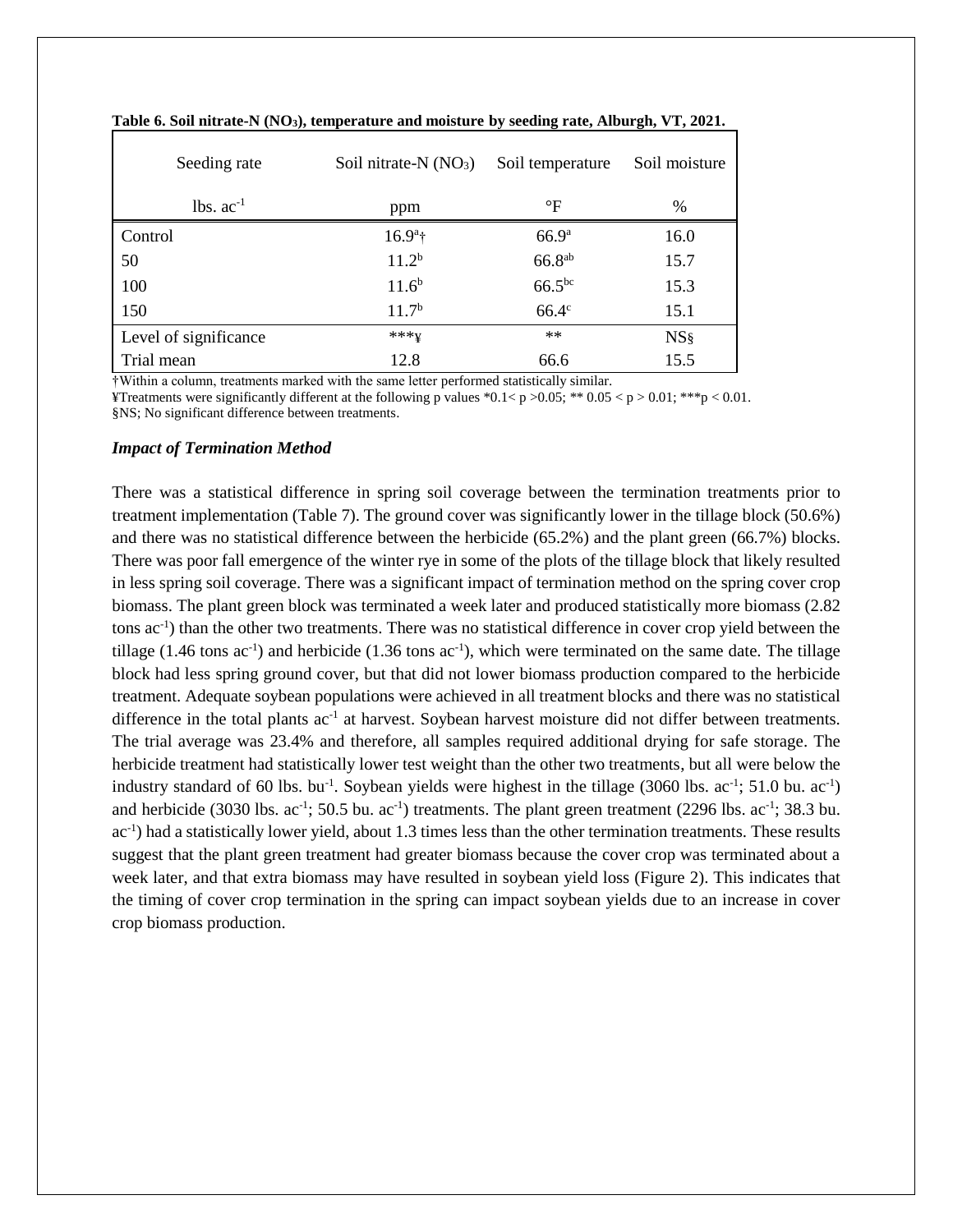|                             |                             | Prior to cover crop<br>termination | $\bullet$<br>Soybean harvest |                     |                          |                |                         |
|-----------------------------|-----------------------------|------------------------------------|------------------------------|---------------------|--------------------------|----------------|-------------------------|
| Termination<br>method       | Spring soil<br>coverage     | Cover crop<br>DM yield             | Population                   | Harvest<br>moisture | Yield at 13%<br>moisture |                | <b>Test</b><br>weight   |
|                             | %                           | tons $ac^{-1}$                     | plants $ac^{-1}$             | $\%$                | $lbs. ac-1$              | bu. ac         | $lbs.$ bu <sup>-1</sup> |
| Tillage                     | $50.6^{\rm b}$ <sup>+</sup> | 1.46 <sup>b</sup>                  | 142296                       | 23.5                | $3060^{\circ}$           | $51.0^a$       | $53.0^{\rm a}$          |
| Herbicide                   | $65.2^{\rm a}$              | 1.36 <sup>b</sup>                  | 154638                       | 23.1                | 3030 <sup>a</sup>        | $50.5^{\rm a}$ | $52.6^{b}$              |
| Plant green                 | 66.7 <sup>a</sup>           | $2.82^{a}$                         | 157179                       | 23.5                | $2296^b$                 | $38.3^{b}$     | 52.9 <sup>a</sup>       |
| LSD $(p = 0.10)^{\ddagger}$ | 11.3                        | 0.399                              | NS <sub>§</sub>              | <b>NS</b>           | 334                      | 5.56           | 0.296                   |
| Trial mean                  | 60.9                        | 1.88                               | 151371                       | 23.4                | 2795                     | 46.6           | 52.9                    |

**Table 7. Cover crop and soybean harvest characteristics by termination method, Alburgh, VT, 2021.**

 $\dagger$ Within a column, treatments marked with the same letter were statistically similar ( $p=0.10$ ).

‡LSD; Least significant difference at the p=0.10.

§NS; No significant difference between treatments.



**Figure 2. Soybean yield and spring cover crop biomass by cover crop termination method, Alburgh, VT, 2021.** Different letters indicate a statistically significant difference between treatments (p=0.10).

The termination method had a significant impact on the carbon (C) and nitrogen (N) content of the winter rye cover crop in the spring (Table 8). The plant green treatment had statistically greater total C content than the other two treatments. The herbicide treatment had the greatest total N content, 0.46%, but was not statistically different from the tillage treatment, 0.42%. All three termination methods had high C:N ratios, which is characteristic of winter rye, especially if allowed to grow to maturity. The C:N ratios for the herbicide, tillage, and plant green treatments were 102, 116, and 125 respectively. This makes sense because the winter rye in the plant green treatment had an additional week to mature and produce more biomass before it was terminated. The high C:N ratio results in slow decomposition of the winter rye which ties up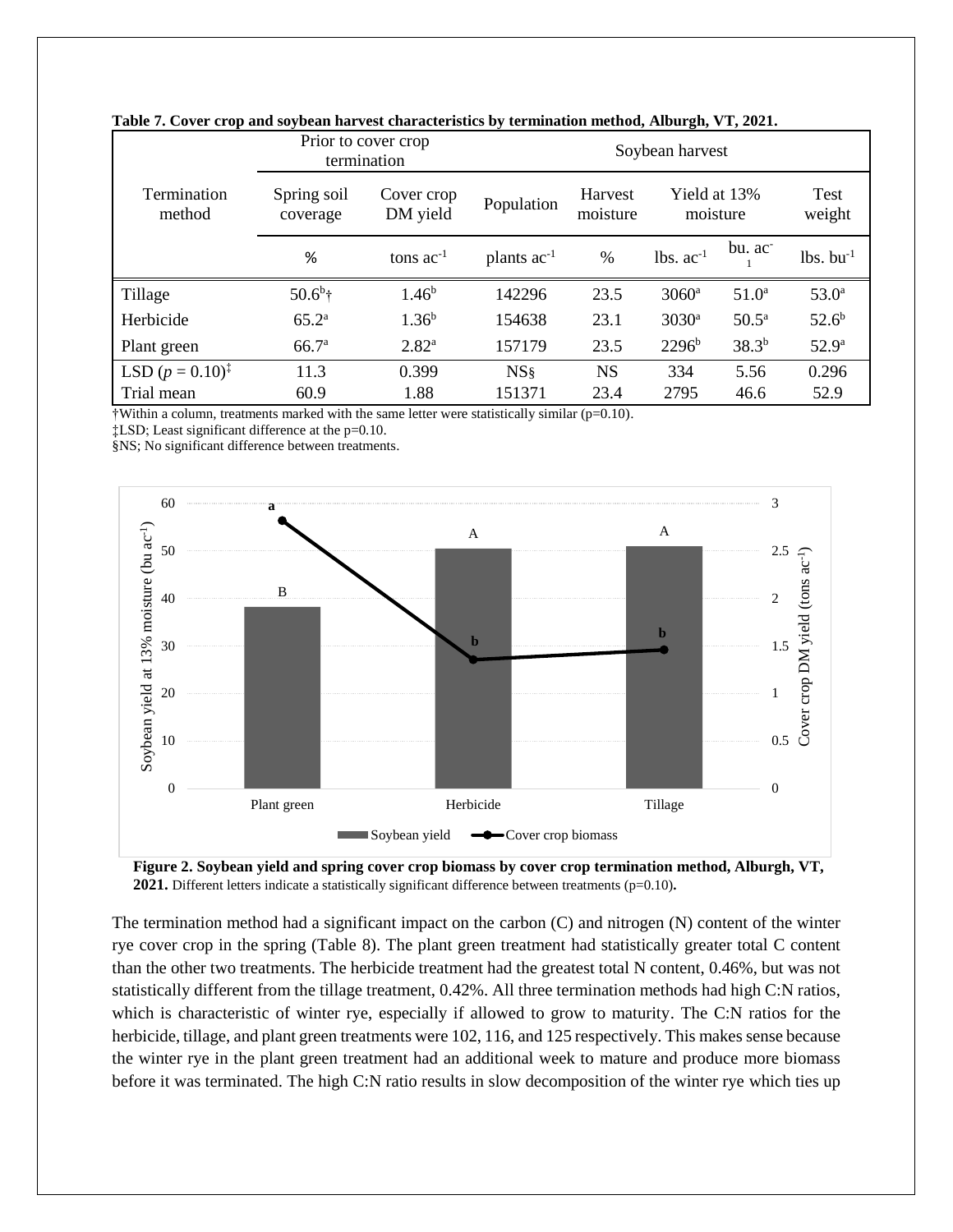nitrogen, making it unavailable in the soil for the subsequent crop. This may have contributed to lower soybean yields in the plant green treatment compared to the other two treatments.

| Termination method    | Total nitrogen | Total carbon      | $C:$ N ratio     |
|-----------------------|----------------|-------------------|------------------|
|                       | %              |                   |                  |
| Tillage               | $0.42^{ab}$ †  | 47.0 <sup>b</sup> | $116^{ab}$       |
| Herbicide             | $0.46^{\circ}$ | 47.0 <sup>b</sup> | 102 <sup>b</sup> |
| Plant green           | $0.38^{b}$     | 47.7 <sup>a</sup> | 125 <sup>a</sup> |
| Level of significance | $*_Y$          | $\ast$            | $\ast$           |
| Trial mean            | 0.42           | 47.2              | 114              |

**Table 8. Cover crop carbon and nitrogen content by termination method, Alburgh, VT, 2021.**

†Within a column, treatments marked with the same letter performed statistically similar.

¥Treatments were significantly different at the following p values  $*0.1 < p > 0.05$ ;  $** 0.05 < p > 0.01$ ;  $*** p < 0.01$ .

Soil nitrate-N was significantly higher in the tillage treatment than in the herbicide or plant green treatments, with soil nitrate-N values of 17.5, 10.5, and 10.5 ppm respectively (Table 9). This makes sense because the winter rye in the tillage treatment was plowed down and incorporated, which released more nitrogen into the soil than winter rye that had been sprayed. Soil temperature was statistically higher in the herbicide treatment (67.0° F) than the other two treatments. Soil moisture was greatest in the tillage treatment (16.5%) but was statistically similar to the herbicide treatment (16.4%). Soil moisture was the lowest in the planting green treatment indicating that allowing the winter rye to grow longer in the spring may have depleted soil moisture and caused season long stress on the soybean crop.

| Termination method    | Soil nitrate- $N(NO_3)$ | Soil temperature | Soil<br>moisture  |
|-----------------------|-------------------------|------------------|-------------------|
|                       | ppm                     | $\circ$ F        | $\frac{0}{0}$     |
| Tillage               | $17.5^{\circ}$ †        | $66.5^{b}$       | $16.5^{\rm a}$    |
| Herbicide             | $10.5^{b}$              | $67.0^{\rm a}$   | $16.4^{\rm a}$    |
| Plant green           | $10.5^{\rm b}$          | $66.4^{b}$       | 13.7 <sup>b</sup> |
| Level of significance | $***X$                  | **               | ***               |
| Trial mean            | 12.8                    | 66.6             | 15.5              |

**Table 9. Soil nitrate-N (NO3), temperature, and moisture by termination method, Alburgh, VT, 2021.**

†Within a column, treatments marked with the same letter performed statistically similar.

¥Treatments were significantly different at the following p values  $*0.1 < p > 0.05$ ;  $** 0.05 < p > 0.01$ ;  $*** p < 0.01$ .

# **DISCUSSION**

In 2021, the lack of precipitation through most of the growing season was a challenge for the region. Total accumulated precipitation from May to September was 6.27 inches less than normal. But in October, around time of soybean harvest, there was unusually high precipitation, 2.4 inches above the 30-yr average for that month. The seeding rate of the winter rye had minimal impact on soil health in the spring. This is not surprising because changes in soil health may take longer than one cover crop cycle. This is important because differences in other metrics, such as cover crop biomass or soybean yields is likely due to those variables rather than differences in soil health.